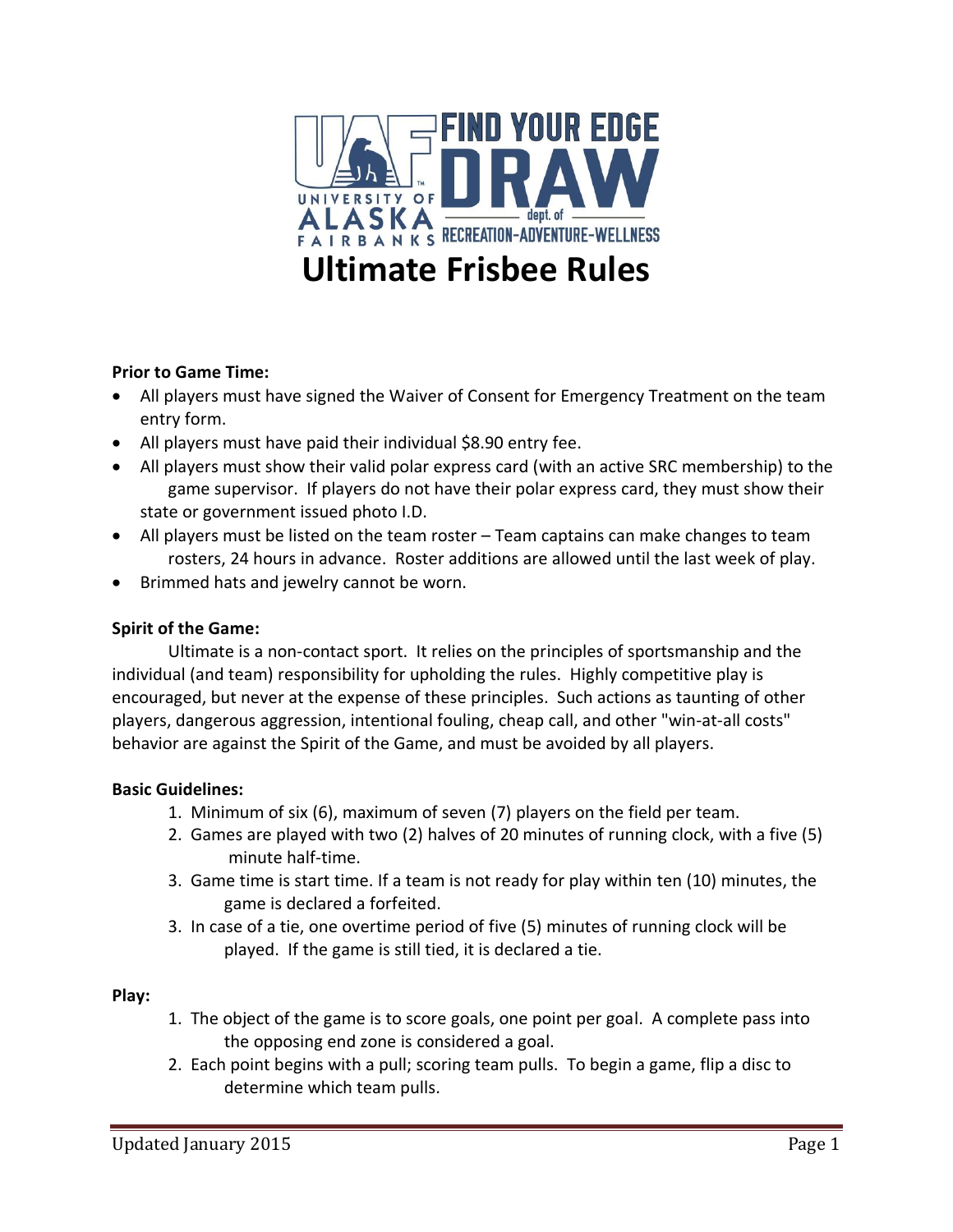- 3. The disc may only be advanced by passing. Any time a pass is not complete, possession reverts to the other team (turnover).
- 4. A pivot foot must be established once a player catches the disc. Moving the pivot foot is considered a travel.
- 5. No player may walk, run, or take steps while in possession of the disc.
- 6. The disc may be passed in any direction by any player. Players may occupy any position on the field at any time.
- 7. Only one person may guard the player in possession of the disc.
- 8. When an opposing player is stalling, their defender says "stalling", then counts out loud one (1) to ten (10) in seconds. If the disc is not thrown within those ten (10) seconds, it is turned over to the other team.

# **Out of Bounds:**

1. The player's first contact with the ground after catching the disc determines whether s/he is in or out. The line is OUT; your first point of contact must be all the way in. This includes the end zone.

- 2. The player in-bounding disc must have their pivot foot on the line.
- 3. When the disc goes out of bounds, play is resumed where it crossed the line; if it goes out the back, walk it to the closest spot on the end line (perpendicular to where it went out).

## **Throw Off ("The Pull"):**

- 1. The captains of the two teams flip a disc to determine which team will throw or receive, or choice of goal.
- 2. Both teams must line up at or behind their respective goal lines. Each team raises a hand to signal readiness; then throw.
- 3. Throwing team gains possession if the receiving team touches the disc in the air and drops it.
- 4. If the pull lands out of bounds, the receiving team has the choice of taking disc on the sideline where it went out; or in the middle of the field at the point where it went out (5 yards up if it's out the back).

# **Change of Possession in the End Zone:**

1. If a player gains possession in the end-zone they are defending, they may either take the disc where it stopped, or walk it up straight to the goal-line and take it there. (Not in between, and they can't change their mind once they touch the disc).

2. If a player gains possession in the end-zone they are attacking, they must walk the disc perpendicularly back to the goal-line. Play continues; no "check".

## **Fouls:**

- 1. Check: the thrower holds the disc and the marker counts down "two, one, DISC IN" and taps the disc. Disc is in on the tap.
- 2. If the count is too fast, thrower says "too fast," and marker must immediately go back two (2) in the count. Second call in the same count results in a foul.